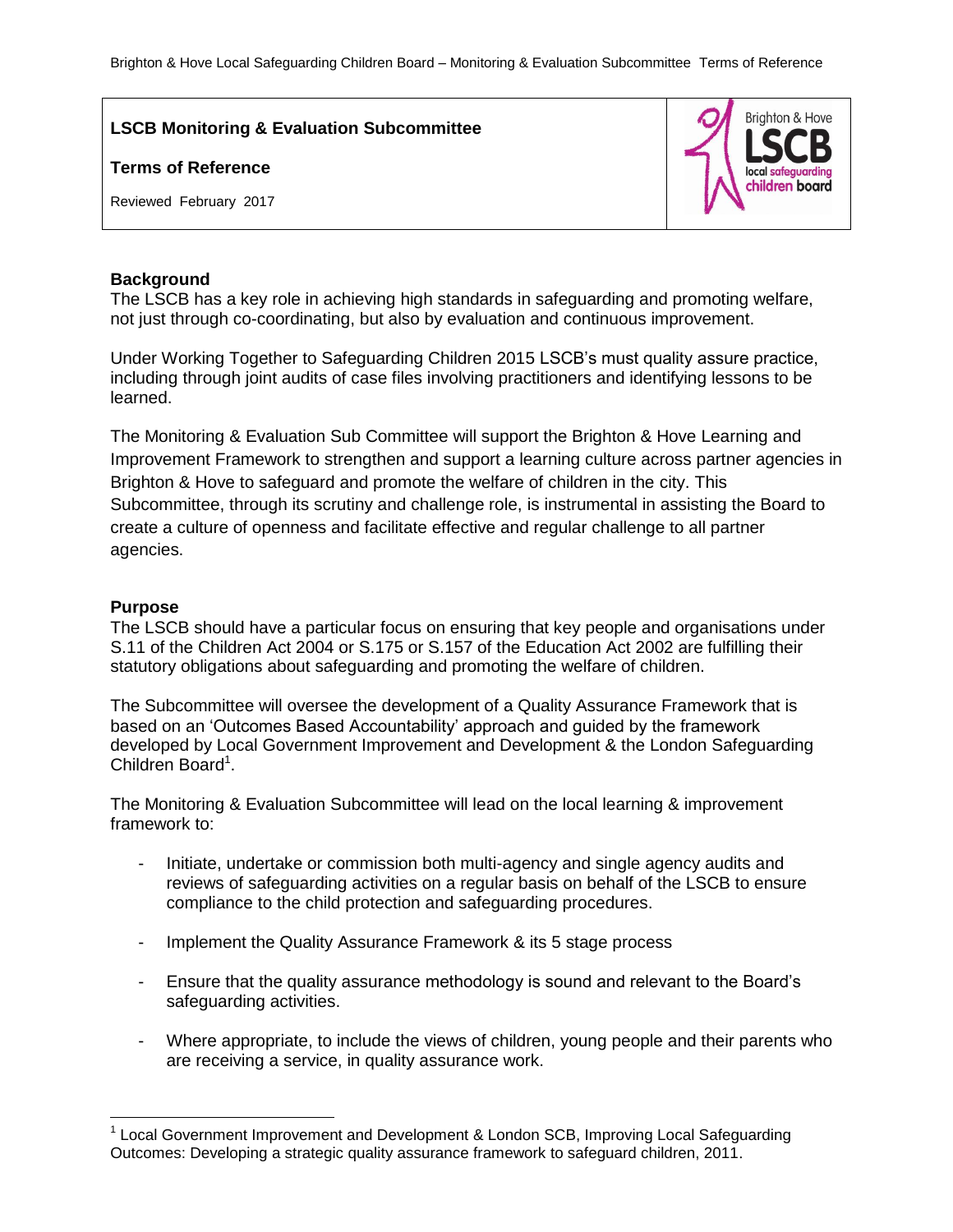- Where possible, include the views of practitioners / their managers who are providing a service, in quality assurance work
- Ensure that needs arising from equality and diversity issues for children and their families are taken into account in all the work of the sub group.
- Report findings from audit activity, by this sub group and other member agencies to the Board on a regular basis and make recommendations for change to support improved practice and promote a learning culture. This may include recommendations for additional training; seminars or other media to disseminate good practice.
- Monitor and review action plans arising from multi-agency audits and quality assurance work.
- Assist in the monitoring and interpretation of performance data and management information that is required by the LSCB to inform members of the effectiveness of interventions and activities. To assist the board in identifying themes that may need to be addressed that arise from the performance data or from exception reports.
- Initiate and co-ordinate the delivery of an annual thematic audit or review as determined by the annual work programme of the LSCB.
- Assist the LSCB in coordinating a response of individual member agencies to national safeguarding audits and enquiries in order to identify any issues for multi-agency learning.
- Assist the LSCB in monitoring the delivery of action plans arising out of a Serious Case Review or Learning Review by linking with the SCR sub group.
- To assist in monitoring the effectiveness of Early Help

| Chairperson                                         | <b>Helen Davies</b>                                                                                                                                                                                                               |
|-----------------------------------------------------|-----------------------------------------------------------------------------------------------------------------------------------------------------------------------------------------------------------------------------------|
| LA CP ADVISER                                       | Deb Austin Head of Safeguarding BHCC                                                                                                                                                                                              |
| <b>POLICE</b>                                       | Lee Horner Detective Inspector Sussex Police SIU                                                                                                                                                                                  |
| <b>HEALTH COMMISIONING &amp;</b><br><b>PARTNERS</b> | Dr Jamie Carter (Designated Doctor, NHS Brighton & Hove)<br>Jo Tomlinson (Designated Nurse, NHS Brighton & Hove)<br>Mark Melling (Named Nurse, SPFT)<br>Debi Fillery (Named Nurse, BSUH)<br>Yvette Queffurus, (Named Nurse, SCFT) |
| <b>LSCB BUSINESS MANAGER</b>                        | Mia Brown                                                                                                                                                                                                                         |
| PERFORMANCE ANALYST                                 | Daryl Perilli, Performance Analyst - Social Care                                                                                                                                                                                  |
| <b>QUALITY ASSURANCE</b>                            | Tina James                                                                                                                                                                                                                        |
| <b>PROGRAMME MANAGER</b>                            |                                                                                                                                                                                                                                   |
| <b>EDUCATION</b>                                    | Mark Storey, Head of Virtual School                                                                                                                                                                                               |
| PINCIPAL SOCIAL WORKER                              | <b>Tom Stibbs</b>                                                                                                                                                                                                                 |
| <b>MASH MANAGER</b>                                 | <b>Clare Poyner</b>                                                                                                                                                                                                               |
| <b>EARLY HELP MANAGER</b>                           | Mat Thomas                                                                                                                                                                                                                        |

### **Membership as at May 2015**